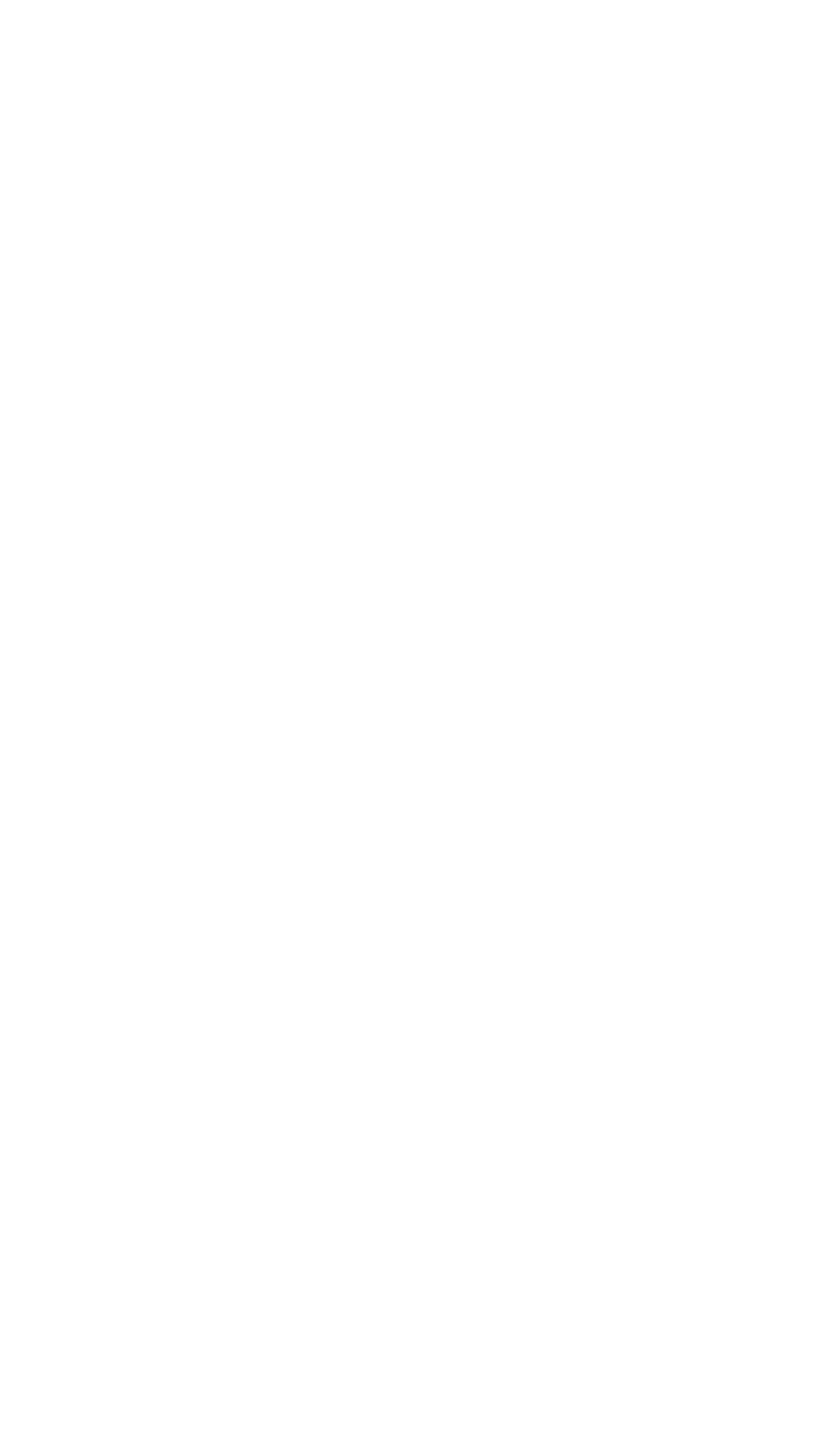1. The plague, *Pestis* septica, Syrian, Levantine, or Egyptian plague, tho bubonic plague of Western China, and Gola or Phutkiya rog and *Mahamari* of British Garhwal and Kumaun are doubtless one and the same disease, which has existed in all probability in the hill tracts of India and China from time immemorial.

2. The disease, so far as history records, was prevalent in Europe in the sixth century, B.C., and is said to have spread at this period over the greater part of the habitable globe; and since then it has been recorded in Syria, the Levant, Egypt, and elsewhere. Dale Ingram published an historical account of the disease as far back as 1755. Moscow was the scene of an outbreak in 1770, and in 1813 the disease prevailed at Malta, and in 1834 at Cairo.

In India the disease has ever had a home, and prevails off and on till the present day in British Garhwal and Kumaun. In 1813 the plague was present in Central India and Rajputana, Kutch and Kattywar, and was first noticed at Kumtakole, and spread throughout Wagar during January, February, and March 1816, and by the end of that year had extended to Scinde, where the mortality was great. The disease mas still prevalent in Central India in 1819, and disappeared in 1821. Nothing more was heard of the disease in Central India till July 1836, when it broke out at Pali, a town of Marwar, whence it spread to Jodhpore. It prevailed at Deoghur in Meywar in March 1837, and thereafter extended to Jalia and Rámghat in the district of Ajmere. The disease all but disappeared towards the end of 1837, but in November of that year it again broke out in epidemic form at Pali, and continued till February the following year.

It is more than probable that the plague was introduced into Pali and Rajputana in 1837 from the Levant, as the "Chhipis," who printed the pieces of plain cloth brought from the coast from Bhownagar and Surat, were the first affected.

**3.** The Himalayan districts of the North-Western Provinces in which the disease occurs comprise  $:$   $-$ 

- **(1)** Garhwnl, bounded on the north by Tibet, on the east by Kumaun, on the south by Bijnor, and on the west by Tehri and Dehra Dun; and
- (2) Kumaun, now divided into two revenue districts, Almora and Naini Tal, bounded on the north by Tibet, on the east by Nipal, on the west by Garhwal, and on the south by the Tarai.

Thebe contiguous districts lic between north latitude 28" 14' 15" and **31"**  5' **30",** and eabt longitude 76" G' 30" and SO" 58' **15",** and embrace an area of 11,03S square miles.

4. The population numbers close on  $1,000,000$  souls with an average of 72 to 76 persons to cach square mile, living at clcvations frou, 1,500 to over 11,000 feet above sea-level. For practical purposes the entire population may be classed as Hindu, as very few Musalmans, &c., are natives of the hills. Thc greater proportion of the population live at from 3,000 to 6,000 feet above sea-level overlooked by the crowning peaks rising from 20,000 to over 25,000 feet of the great Himalayan range.

5. Outbreaks of the plague in these Himalayan hill tracts, the most mountainous in the world, are of two kinds-

1st, spontaneous outbreak;

2ud, outbreaks caused by importation of tho disease.

Spontaneous outbreaks are frequently associated with, and sometimes preceded by, a great mortality among rats, mice, and other rodents, &c.<br>6. The plague or pestilence of the hill tracts is distinguished for

The plague or pestilence of the hill tracts is distinguished from all other fatal febrile malignant diseases by its extreme virulence, rapid course, fatality, and by the enlargement of the lymphatic (inguinal, axillary, cervical,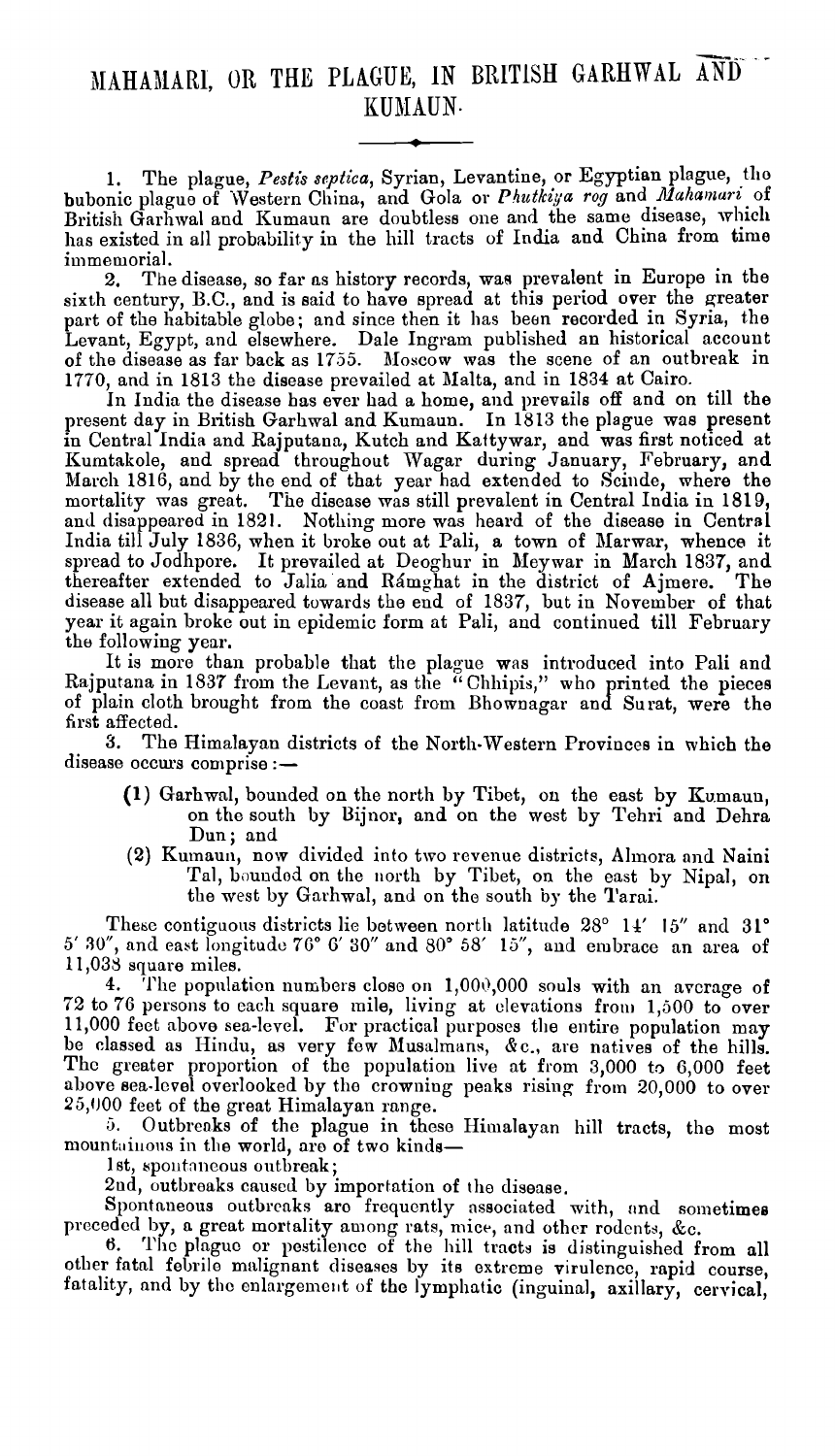&I:.) glands, the characteristic lesion of the disease wllen death does not ensue within the first three days from extreme virulence and direct shock of the great nerve centres. It has the shortest period of incubation probably of all known diseases, and it may prove fatal within 24 to **48** hours after exposme to infection, and there is clear evidence that the disease is communicable from the sick to the healthy.

7. The disease appears ever and anon in village or hamlet situated "on precipitous mountain-side, in gorges reached only by means of a cradle swung on a rope above a boiling flood of snow water low down in a hill valley, in secluded spots reached by dubious pathways winding up *a*  starting from the river far below, or upland slope close to the sources of river formed by a waterfall, in secluded places, wilder it would be hard to find in all the hills reached by a footpath winding over a high mountain and near where the Margari stream arises in cuplike valley surrounded by high mountains on a spur hillock-shaped, on the slopes of opposing mountains, on hills of moderate height, in bends of a river hemmed in by the hills, on three sides on the brow of a hill which stands out from the mountain behind it, on the slope of a great mountain overlooking the valley in which the river runs, on green hillock backed by high mountains, and on a spur of rocks jutting into a narrow valley," overlooked by the highest Himalayan peaks capped with the eternal snow. Here, where the atmosphere and climate are the finest and pure overlooked by the highest Himalayan peaks capped with the eternal Here, where the atmosphere and climate are the finest and purest in the world, and at heights where the germs and microbes of disease are kept within a narrow sphere, exists a disease which in its infectious nature and fatality surpasses 'all others in virulence, and ever threatens to break bounds and spread and be disseminated far and wide as in past times throughout Christendom. Cholera spares of the household, but the plague often reaps each one of the many members of the upland home. So dreaded is the dieease that family ties in its presence are suddenly broken, and the father and mother flee from their children and abandon each other, seeking the lone mountainside in despair for a time of all human association.

**8.** The earliest record of the disease in the hill tracts is embodied in a report, dated 25th April 1836, by Mr. Gowan, the Commissioner of Kumaun, in which it is stated that *mahamari*, which was thought communicable by contact with articles in use in an infected tract, first appeared at Keclarnath ir~ **1823.**  It originated, it was affirmed, in the person of the rawal or the high priest of the celebrated temple there, who, having in that year deviated from the rules prescribed in the Shastras for the performance of the religious ceremony called the "Hom," was smitten with this new form of disease and died together with the Brahmans who assisted at the offering. From Kedarnath the disease spread to the villages in religious assignment to the temple, and afterwards appeared in other parganas of Garhwal. Others said that the disease came into existence for the first time at the Hardwar Fair.

**9. In 1934-35** the appearance of the disease in the parganas of Nagpur and Badhan Garhwal was preceded by a great mortality among the rats in a village. The disease was characterised, it is stated, by fever terminating fatally in two, three or four days, and associated with an eruption of buboes or swellings.

10. During 1837 the disease was alarmingly prevalent in the pargana of Badllan along tile higher parts of the Pindar river, and in **1846-47** it found its **way** to the sources of tho Ramganga, and almost entirely sw~pt away the population of Sarkot, situated at 7,000 feet on a high easterly spur of tho great mountain Duder Ka Toli in patti Lobha, and also to a village near the source of the Kosi in patti Sornrau, Kumaun proper. 111 **1847, a** villnge **15** nliles west of Almora, situated among tho pine forest of Siynhi Ucvi rlmge, was attacked, and in the latter end of 1848 a few villages along the fatal line of tile Pindar river were threatened with a return of tlie disense. 1)uring the season of 1849 it broke out with great virulence in patti Chaprakot, pargana Chadpur, and proved very fatal in the villages of Marora and Dadoli, and the Senior Assistant Commissioner of Garhwal, Mr. Strachey, now Sir John Strachey, in a report, dated 22nd December 1849, gave particulars of the outbreak. Mr. Strachey writes :- "For about 30 years past there has existed in Kumaun and Garhwal a disease known by the local name of *mahamari*, apparently identical with the plague of Syria and Egypt, the characteristic symptoms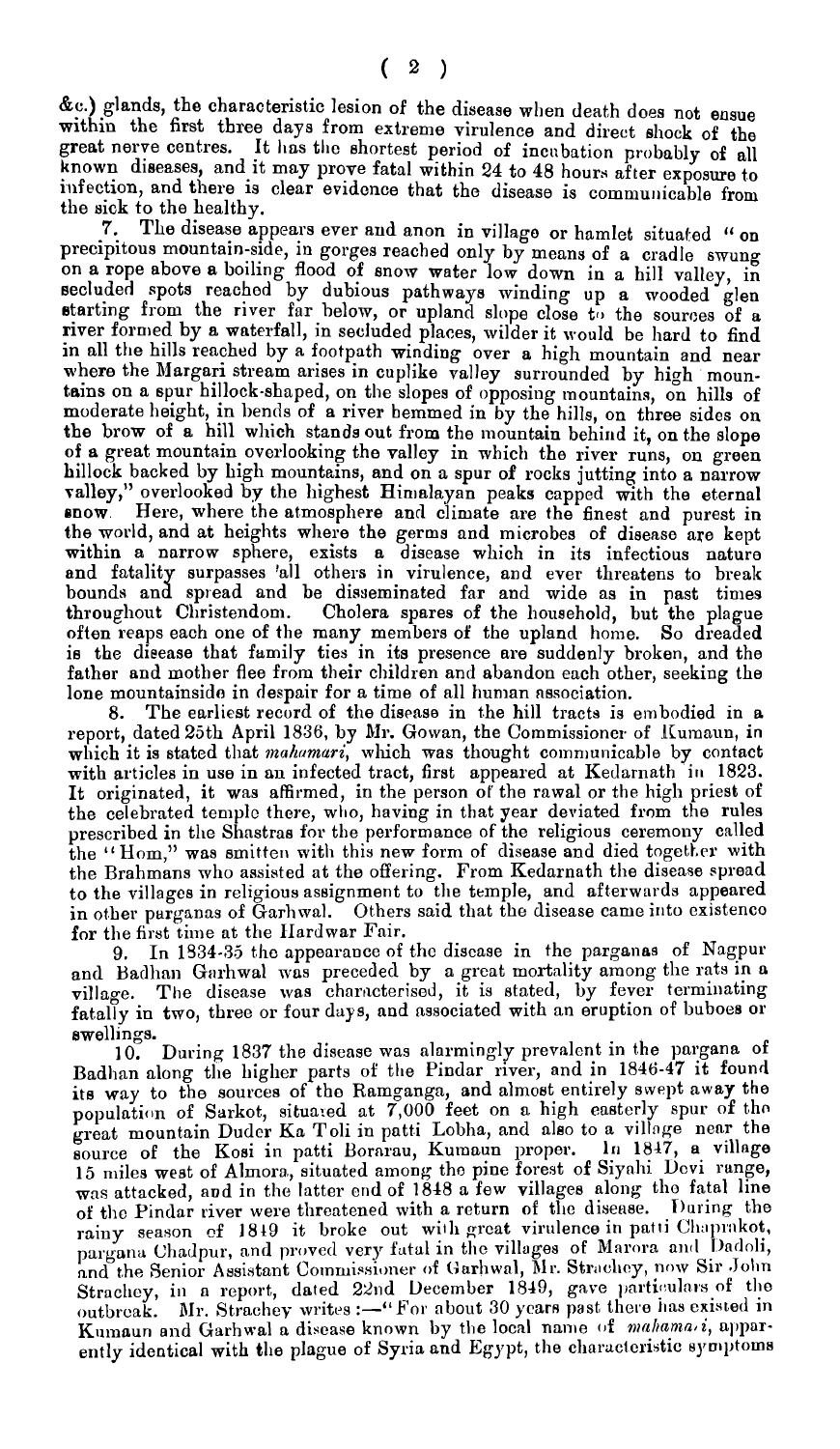being violent fever of the most contagious nature, always accompanied with swellings in the armpit, the disease ordinarily seeming to reach its crisis on the third day."

11. Dr. Renny on the 9th May 1950 commenced a local investigation into the disease at Dadoli village, patti Chaprakot, and saw two cases on the 10th and  $t_{\text{two more cases on the 13th.}}$  He described the disease as an infectious fever of  $t_{\text{two more cases on the 13th.}}$  He described the disease as an infectious fever of tumours, and gelierally termioating in death in three or four clays. The **mor**tality from the disease in 1849-50 was 113 in nine villages.

*Mahamari* was again prevalent in  $1851$ , and in a joint report on the disease, datsd 1st December 1851, by Dr. Pearson and Sub-Assistant Surgeon Sri Nath Mukerji, it is described as a typhus fever of contagious and infectious type. In a subsequent report, however, dated 17th May 1852, on the continuance of the disease into April and May, these officers after extended observations recorded the opinion that the disease was plague, associated with ations recorded the opinion that the disease was plague, associated with characteristic glandular swellings, and distinctly contagious in ita nature. It still existed **jn** August of that year. There was an ascertained total of **633**  deaths during the epidemic of 1834-35, and in  $1851-52$  567 deaths were recorded in **77** villages.

In 1852-53 Drs. Francis and Pearson were actively engaged in the investigation of the disease, and recorded the *post-mortem* appearances in four cases, of wlnich the principal were congestion of the brain, a diseased condition of the blood, and effusion into the serous cavities.

12. Muhamari descended to the plains as late as 1853. In that year it appeared in an cpidemic form in the towns of Thákurdwara and Afzalgarb, and in the district of Moradabad. Dr. Steven, Civil Surgeon of the district, reported on this outbreak in the plains. "It seems," he states, "that in December 1853 Ali Baksh, a resident of Mehidpur, a village in the Bijnor district between Thákurdwara and Afzalgarh, where the disease was prevalent **at** the time, went to the latter town to see a naatch, that he returned to his home in Mehidpur; and that three days afterwards his brother Muhammad became ill and died on the third day of his illness. Ali Baksh's cousin also took ill and died in three days, having had as described to me swellings of the glands in the groin. Ali Baksh's wife and sister living in the same house also died." Dr. Steven attributed the origin of the disease to contagion brought by Ali Baksh in a latent form from Mehidpur. Dr. Steven referred to the fact that *pulrurzs\** brought down goods for barter to Cililkia, a very important mart near Kashipur, and surmised that the disease was introduced by hill people, in intimate intercourse with the people of the district.

The disease was very prevalent also in Kashipur early in 1853, and lingered in the Moradabad district till 1854. Dr. Steven saw a few cases which were characterised by high fever and swelling of the glands of the right groin or of the armpit. It also prevailed in Rampur at this time; and it is stated that about  $8,000$  deaths occurred from the disease.

Dr. Steven's conclusions were-

- (1) that *mahamari* is identical with the incomplicated or simple form of glandular plague as found in Egypt;
- **(2)** that it can be conveyed to any town by contagion, and be propagated by endemic causes as filth, bad ventilation, poverty, and uncleanliness of tho inhabitants.

13. In September 1859 *mahamari* again broke out in the northern parganas of the hill tracts, and in 1860 it was noted that close upon 1,000 persons<br>had died of the disense.

An outbreak of the disease occurred at Sarkot on 20th September 1870, and continued till the 9th of November.

14. Dr. Richardson in a report, dated 4th October 1875, on *mahamari* at Siti, patti Danpur-Bichla, after stating that the last of six cases occurred on 9th September, says that the first victims were a little girl aged 8 and her father, Kusalli, aged 30. They wore attacked about 1,000 feet above the village of Siti and near the edge of the oak forest. Both were seized with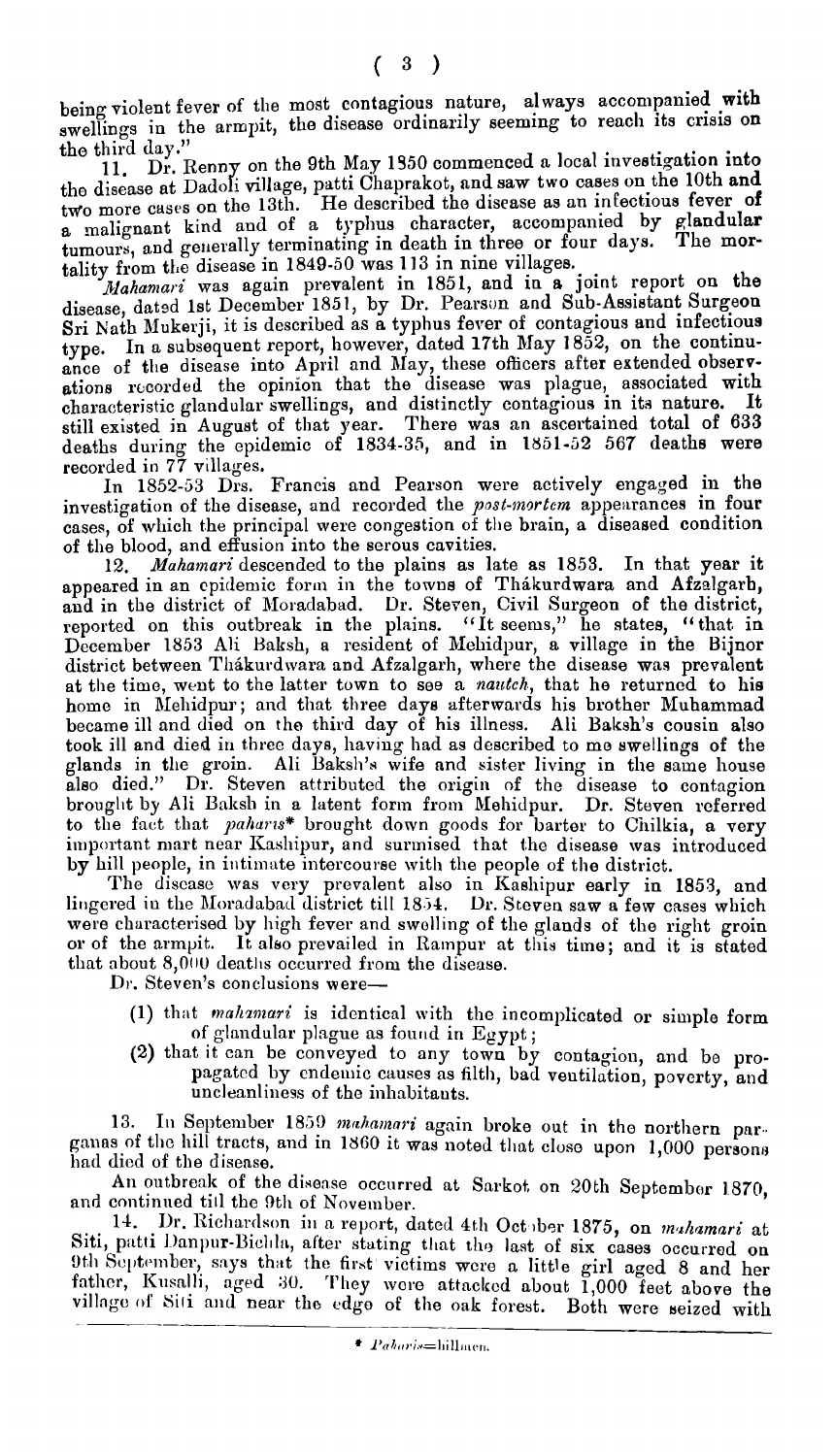fever, vomited once or twice, had large swellings in the groins, and both died on the fifth day after seizure The bodies were thrown into a stream below. On the day the bodies were disposed of two other persons living in the samo building were attacked after disposing of the bodies, and remained at Siti. They were taken or sent into the jungle and died there, and were buried where they died; but their graves must have been shallow, for their bones were afterwards found scattered about. Thus of the six deaths four wcre among psrsons occupying the same building. The tno last were Gujuali, aged 45, and Dhanali, aged 45, husband and wife. The next victim was a man 28 years of age. He had severe fever for two days, when large swellings were observed in the armpits. He vomited twice during the illness like others. He died on the fifth day, and his house was burnt and the body with it. The last who djed was a boy Mulaki, son of Dharam Singh. He was taken ill, and died about a mile from Siti in the jungle.

Dr. Pearson in a report, dated 22nd June 1876, states that he inspected villages in patti Bisaud, mherc 50 deaths from *malawnari* had been reported.

15. In November and December 1876 the disease was prevalent in certain villages in Kumaun, and prevailed in Balt and Bintola, within four miles of Almora and within five miles of Rânikhet. Dr. Planck inspected 40 villages affected by the disease, and recorded 277 deaths and confirmed the opinion that the diseaso was the pestis or plague of medical writers, and was readily communicable from the sick to the healthy. The villages included nine in parganz Kbas Parja, **12** in Bora-Li-Rao, **2** in Attargoli, and 17 in pargana Daupur, as follows :-

| Parganas.   | Villages.                                                                                                                                   | Parganas.             | Villages.                                                                                                        |  |  |
|-------------|---------------------------------------------------------------------------------------------------------------------------------------------|-----------------------|------------------------------------------------------------------------------------------------------------------|--|--|
| Khas Parja  | Balt.<br>Bintola.<br>Sirár.<br>Nainoli.<br>Gajula.<br><br>Salla.                                                                            | Attargoli<br>$\cdots$ | Bhándárgáon.<br>Dugorá.<br>Parsáli.                                                                              |  |  |
|             | Biraura.<br>Maichor.<br>Matoli.<br>Banuri.<br>Tanda.                                                                                        |                       | Sungarh.<br>Barct.<br>Nankori.<br>Sámá.<br>Bándhar.<br>Gaulá.                                                    |  |  |
| Bora-ki-Rao | Sajoli.<br>Phalianti.<br>Chain.<br>Behta Talla.<br>100 <sup>2</sup><br>Kausani.<br>Kajuli.<br>Mangalta.<br>Ajula.<br>Tailihat.<br>Kurura'a. | Danpur<br>            | Bhámángáon.<br>Dor.<br>Chachena.<br>Birtang.<br>Darkot.<br>Alam.<br>Bothi.<br>Basankot.<br>Kasiabara.<br>Gadera. |  |  |

Return of deaths from Mahamari, 30th June to 16th July 1877.

| DISTRICT.                          | Pargana.             | Patti.                                             | Village.              |                      | NUMBER OF DEATHS REPORTED. |                      |                  |  |  |
|------------------------------------|----------------------|----------------------------------------------------|-----------------------|----------------------|----------------------------|----------------------|------------------|--|--|
|                                    |                      |                                                    |                       |                      | Women.Children.<br>Men.    |                      | Total.           |  |  |
| Kumaun<br>$\overline{\phantom{a}}$ | Paramandal<br>Danpur | 1   Athagali<br>     Danpur Talla<br>$\sim$ $\sim$ | Bhandergaon<br>Gadera | $\cdots$<br>$\cdots$ | $\cdots$                   | $\ddot{\phantom{a}}$ | 2<br>$\cdots$    |  |  |
|                                    |                      |                                                    | Total                 | $\cdots$             |                            |                      | $\boldsymbol{2}$ |  |  |

The Commissioner of the Kumaun Division, writing under dato the 19th July 1877, says tlie recent epidemic seems to have como to an end, and states that the area affectcd has been in Garhwal, the parganas of Nagpur,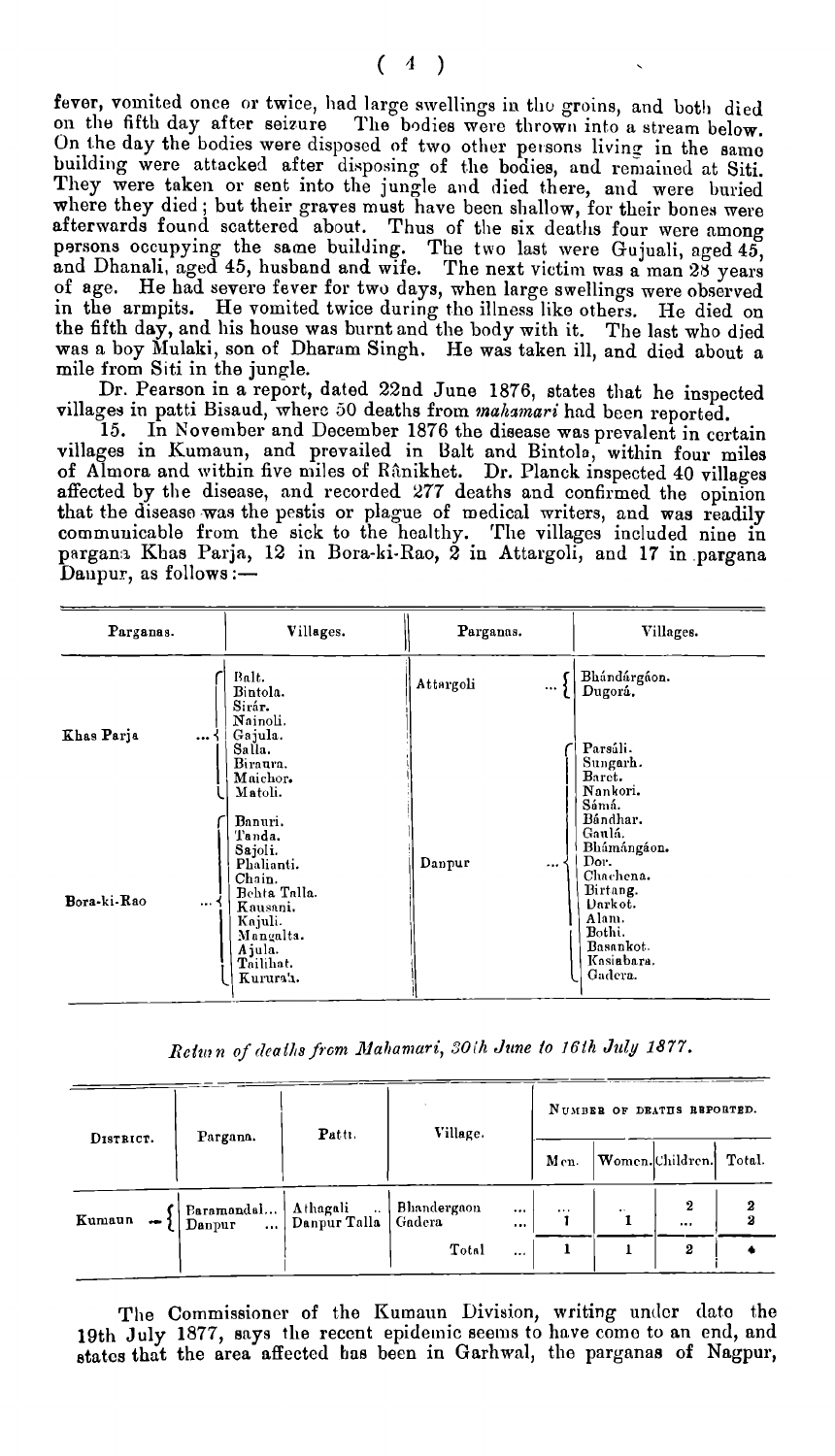$(5)$ 

|                   | DISTRICT.    | Men.               | Women.   | Children. | Total.     | REMARKS.                                                              |
|-------------------|--------------|--------------------|----------|-----------|------------|-----------------------------------------------------------------------|
| Kumaun<br>Garhwal | <br>$\cdots$ | <br><br>106<br>199 | 69<br>73 | 64<br>26  | 238<br>297 | Last report, 20th June, one death.<br>9th July, five deaths.<br>Ditto |
|                   | Total        | <br>304            | 142      | 89        | 535        |                                                                       |

Chandpur, Budhan, Chandkot, and Dewalgarh, and in Kumaun the parganas of Danpur, Johar, and Baramandal, the total deaths up to date being 535.

Return of deaths from Mahamari, 3rd April to 14th May 1878.

|         |          |                               |                                          |                     |              | NUMBER OF DEATHS REPORTED. |                     |                |        |  |
|---------|----------|-------------------------------|------------------------------------------|---------------------|--------------|----------------------------|---------------------|----------------|--------|--|
| Deaths. |          | Pargana.                      | Patti.                                   | Village.            |              | Men.<br>Women.             |                     | Child-<br>ren. | Total. |  |
| Kumaun  | $\cdots$ | Baramandal<br>Do.<br>$\cdots$ | Khasparja<br>$\cdots$<br>Do.<br>$\cdots$ | Bhulyara<br>Bintola | $\cdots$<br> | 3                          | 3<br>$\overline{2}$ |                |        |  |
|         |          |                               |                                          | Total               | $\cdots$     | 4                          | 6                   | ı              | 10     |  |

16. Dr. Richardson reported that typhus fever identical with mahamari prevailed more or less throughout the year 1884 in the Kumaun Division, and<br>in 1885 he visited certain villages, Sirka, Rung, &c., in patti Chaudans,<br>pargana Darma, where the disease had been prevalent.

17. In 1886 the same officer visited villages in patti Giwar, pargana Pali, in which 13 deaths took place from the same cause, and was informed on 13th In which is deaths took place from the same cause, and was informed on four<br>October that ten persons had died of mahamari in Seri, Danpur. He noted<br>also that "a great number of deaths from mahamari took place in Garhwal<br>du of these outbreaks are very meagre.<br>On the 28th March 1887 the disease was reported at Khatiari adjoining

the military station of Almora. On the 5th April, at Gonja Jali in Bhabar Chhakata, on 27th May, 14 deaths were reported from Bijapur village, patti Dora Mulla, pargana Pali, and on 14th June three deaths in Nakutta villag gave a summary of deaths from mahamari in Danpur, as follows :-

| Date.                                                                                                                        | Name of village.                                                                                   | Number<br>of deaths.                                     |                    |
|------------------------------------------------------------------------------------------------------------------------------|----------------------------------------------------------------------------------------------------|----------------------------------------------------------|--------------------|
| 24th August to 27th Septem-<br>ber.<br>30th September<br>4th to 29th September<br>$\ddotsc$<br>25th to 30th<br>n<br>$\cdots$ | Dasauli in Pungraun<br>Lohathal<br>Surkali in Nakuri<br>Ghali<br>$\cdots$<br>Sungroli<br><br>Total | $\cdots$<br>$\cdots$<br>$\cdots$<br>$\cdots$<br>$\cdots$ | 31<br>3<br>3<br>45 |

Dr. Thomson, who reported on this outbreak on 13th June 1888, states that the first case at Dasauli occurred in the person of one Gungia Patak, who it is stated recovered. The first case noted in the neighbouring village o Lohathal, on the 18th September, was in the person of a resident of Dasauli. A second case took place in the same house in which two more persons died in October.

An outbreak occurred at Gangoli, Kumaun, on the 4th October.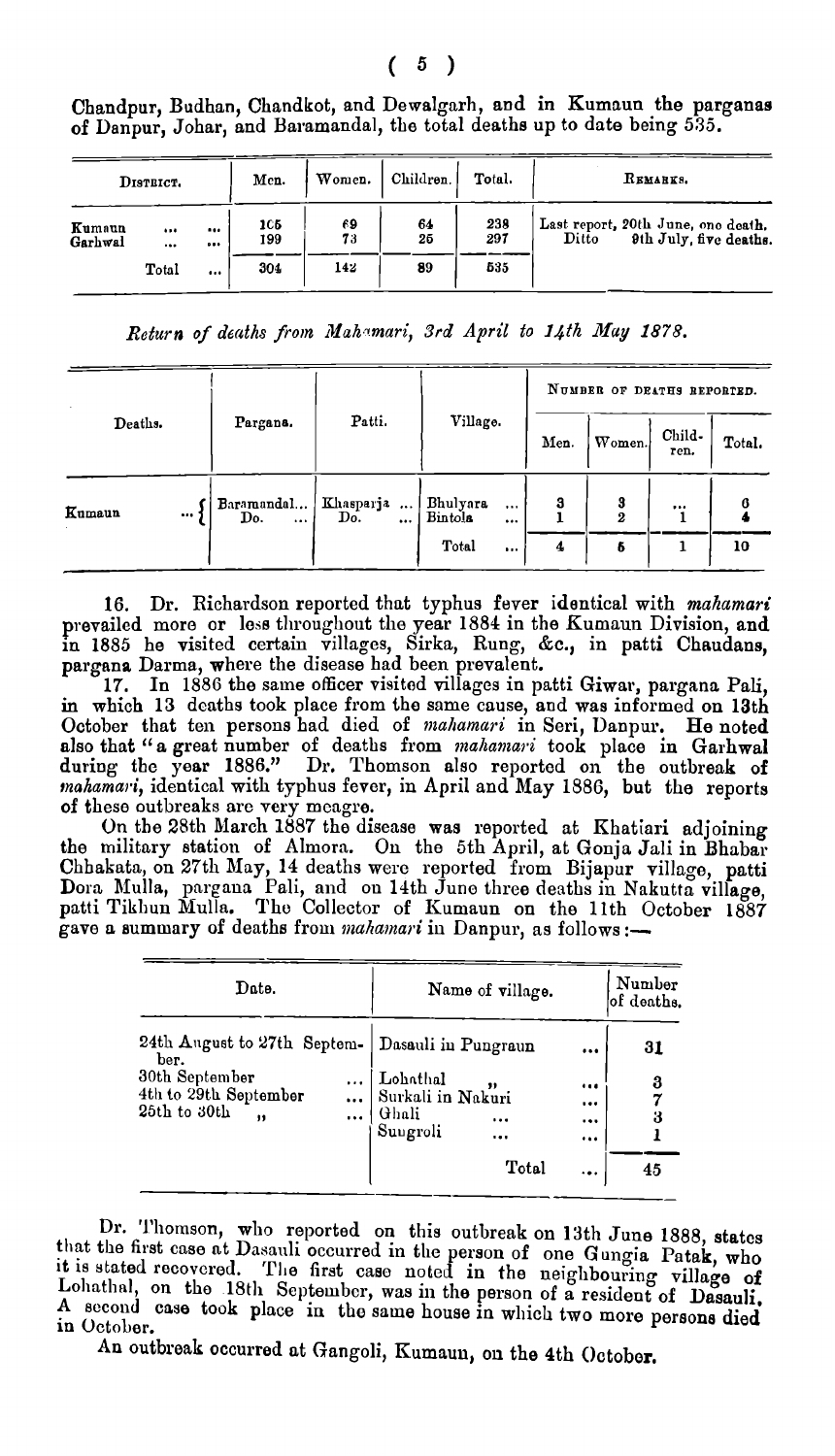**Date.**  8th Ootober ... ... **9th** ,I ... ... **15th** ,, ... ... 15th ,, ... ... Name of **village.**  Lohathal in Pungraun **...**<br>
Desauli ,, ... ... <br>
Surkali in Nakuri ... ...<br>
Dhari ,, ... Total ... Number of deathe. **1 10 1 1**   $\begin{array}{c|c} & & 1 & \\ & & 10 & \\ & & 1 & \\ & & 1 & \\ \hline & & 13 & \\ \end{array}$ **13** 

Under date the 24th October the following deaths from mahamari were ted :reported  $:$ --

On the 2nd November five more deaths had occurred from the disease in Dasauli, and on the same date four deaths in pargana Chaugarkha, Salan Talla. On the 19th November 14 deaths from mahamari were reported between 24th and 31st October in Dasauli village, patti Pungraun, pargana Danpu; and on the 5th December mahamari had again made its appearance, one death being noted in Surkali, patti Nakuri, pargana Danpur.

On 29th March 1888 two fatal cases were noted in Kaurea near Dasauli, and on 5th April a woman died of the disease in Khitauli, and on 8th idem the husband of the woman died. On the latter date a boy died in Lohathal. The house in which former cases had occurred had stood empty for some months, the owners living a short way off in *chappars*. But this boy knew of the existence of "gur" in, and was observed taking some from, the house. On

May 9th two deaths occurred at Singor. **A** death from mahamari in village Lagor, patti Pungraun, was reported on the 15th May 1888, and the disease was said to be present in Uskot and Rithagarh, pargana Chaugarkha, at same time.

Dr. Thomson in his report of the outbreak states that the disease was mahamari, gola rog, or *phutkin*, hill plague, or a severe type of typllus fever highly contagious and bred and fostered by filth. On the 13th September 1888 a statemcnt was furnished by the Senior Assistant Commissioner, Garhwal, showing that five deaths from *mahamari* had occurred in Nagpur and **16** in Dewalgarh mortuary circles, 5 in Sadhan, and **2** in Nagpur.

18. The history of the disease in its incidence among the people of the hill tracts from 1887 onwards is imperfect, owing, it is presumed, to the confusion arising from adopting the view that mahamari and sanjar, or typhus fever, were identical disease.

19. No cases of mahamari were reported in Garhwal or Kumaun in 1889 or 1890. In 1891 six deaths from the disease occurred in patti Karakot, pargana Badhan, between 27th June and 21st July (two deaths in June and four in July). The record is blank in 1892.

20. In 1893 two limited but associated outbreaks of *mahamari* occurred in July and September in mauzas Surkaii and Suni, patti Nakori, pargana Danpur, a few miles off the Bageswar-Berenag road, and about two marches from Bageswar.

The first outbreak occurred on the 8th July and the second on the 13th September, and these outbreaks wcre associated, and each case was connected with, some other preceding case or cases.

The extremely infectious and fatal naturo of the disease is evidenced **by**  the fact that it was communicated direct from the sick to the healthy, and that all those attacked died.

The affected families in both outbreaks occupied houses situated in **a** large gently-sloping horseehoe-shaped valley, at an elevation of about 6,000 feet above sea level.

The houses in the locality are dotted round the upper margin of an extensively cultivated and terraced area, and form no collection that can be called a village.

The families affected mere comparatively well-to-do people, and poverty or destitution had nothing to do with the outbreaks. The site and natural surroundings of the dwellings are exceptionally healthy, and tho families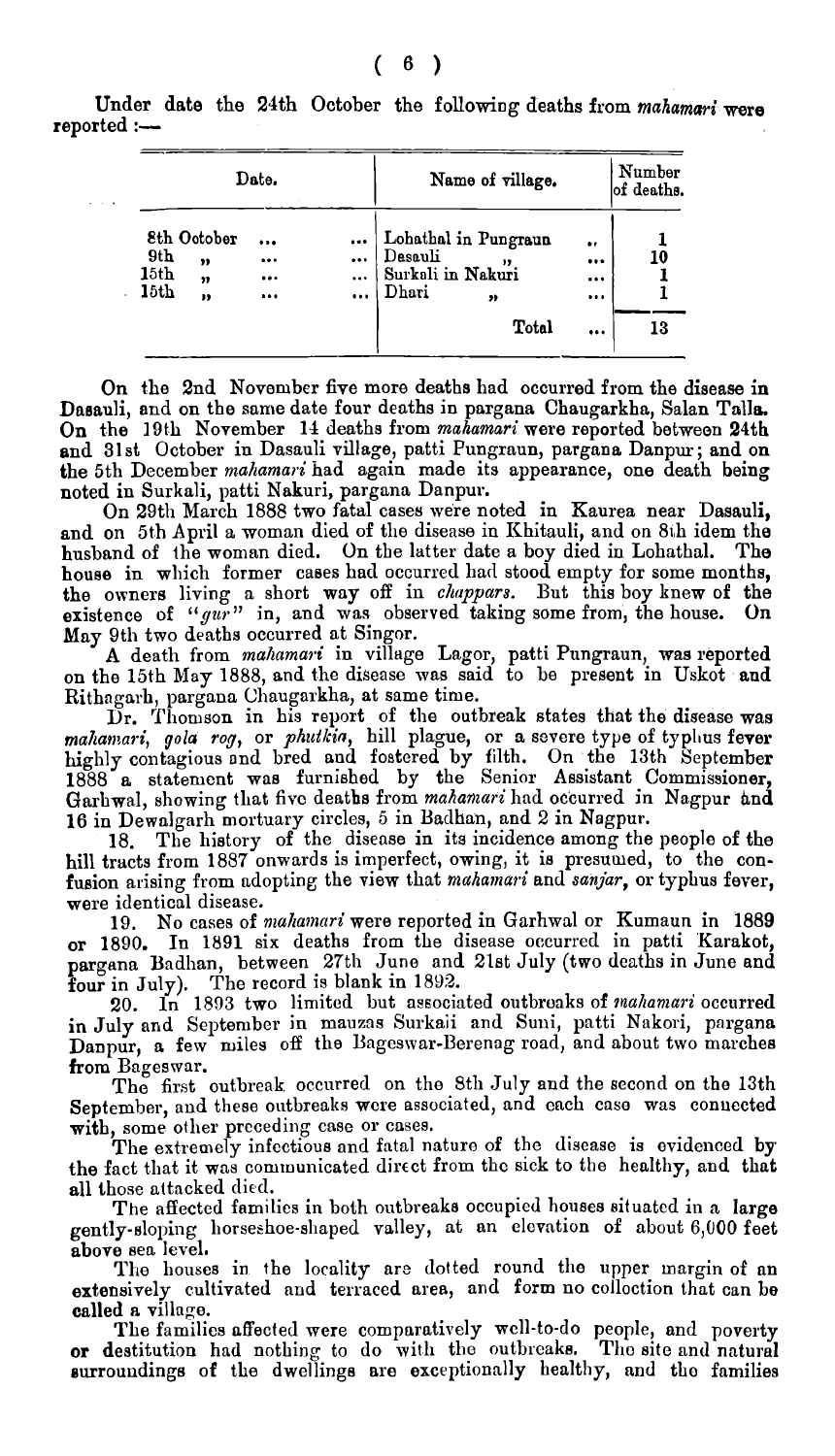undoubtedly lived in a naturally and exceptionally healthy climate, but under conditions which favoured the onset and dissemination of zymotic disease in its most intensc form.

These two families occupied the end rooms of an isolated block of three houses, the centre house having remained empty for the previous six months, and the families had been resident in Surkali for years.

The first case occurred in the person of a girl whose father, it **is** stated, died seven years before **of** the same disease, and of the two whole households of Runa Sah and Ratna Lal, which were affected, all the members, numbering 11 souls, succumbed to the disease.

The scene of the second mas less than a mile from that of the first outbreak, and although the occurrences were fewer, they were no less fatal.

The first case in the second outbreak occurred in the person of a man by name Tejgir, who helped to fire the infected shed where lay the dead of the disease in the first outbreak. After a certain interval he succumbed, having previously affected those about him ; and a visitor from a distant village who, on his return to his home, took ill and died of the disease.

The father of the first affected is said to have died of *mahamari* seven years before; hut there is no evidence to show any connection between the events, or that the recrudescence of the disease was due to any circumstance connected with the prevalence in the same locality in 1887.

The following summary shows the dates of the occurrences and connection between the outbreaks, and indicates the malignant character of the disease :-



*Mahamari in Patti Nakori, Pargana Danpur, in 1893.* 

The persons who succumbed in the mauza Surkali comprised the members of two whole houscholds; those in mauza Suni were of one family, and Punagir of mauza Maghera was a caste-brother of Tejgir. Punagir visited Tejgir on the 13th September while the latter was ill of the fever, and returning to his home five miles away on the further side of the Pangra river, was seriously ill the next, and died the following day.

The inhabitants of Barkuri separated by a spur of a hill from Surkali vacated their village on the 22nd July on account of a great mortality among rats and mice, and an outbreak of *mahamari* was thus in all probability averted.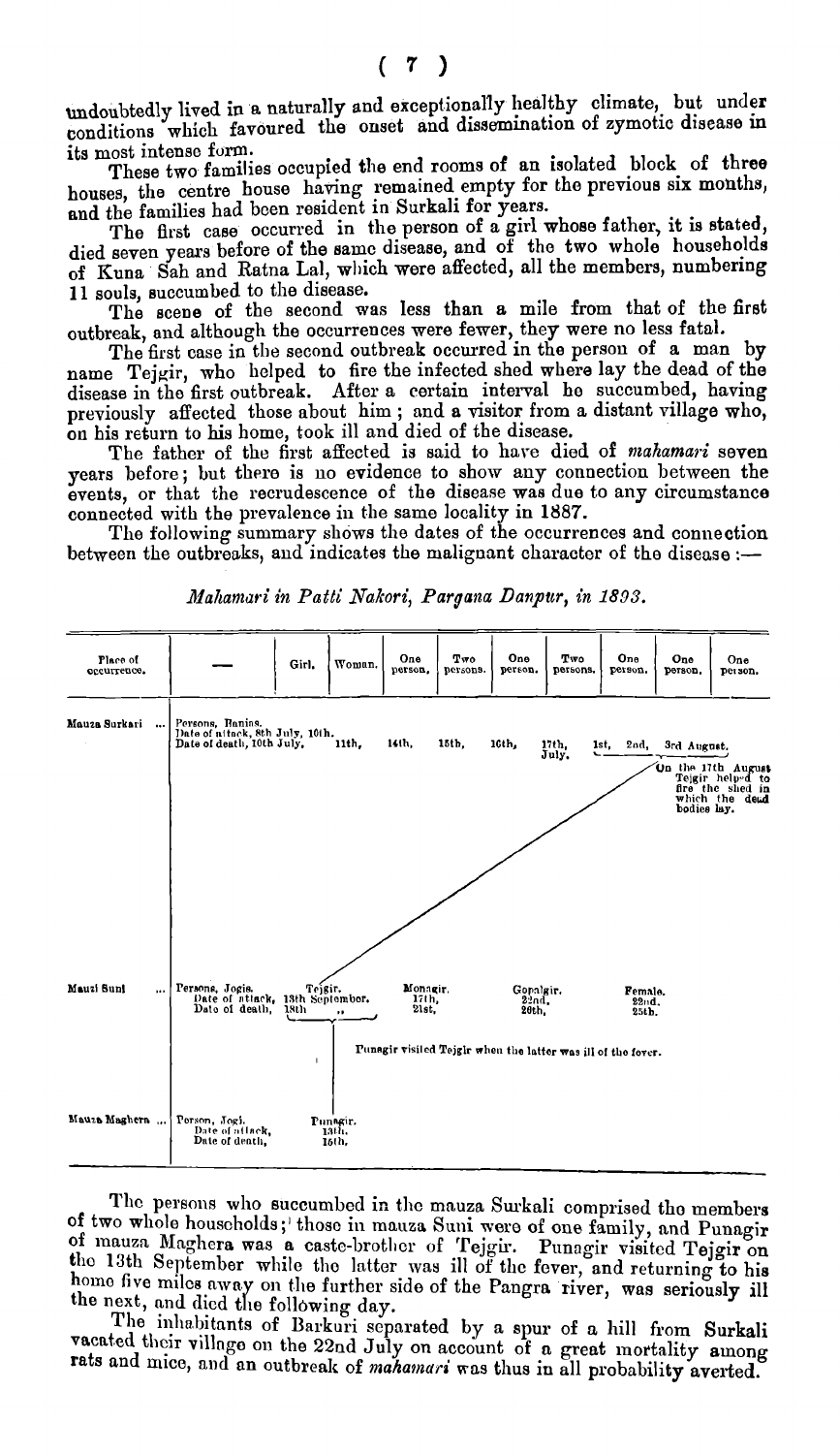21. In 1894 five persons died of the disease at Im, patti Chaprakot, Garhwal, between the 5th and 8th January, and there were two more scizures, and between the 3rd and 4th May a girl and a boy were reported to have died of the disease at Gadoli, patti Daijuli, pargana Chandpur; but Dr. Giles was of opinion that these deaths might have been due to famine fever.

**22. A** description of *n* Kumaun hamlet and the terrible effect among the people, and of the calamity which often befalls many a household on the outbreak of the plague, may be best given in the words of one who personally observed the scenes and recorded his experiences of the extended outbreak in 1876-77.

"Balt and Bintola are two adjoining hamlets situated rather low down in a valley about four miles north-east of Almora.

The houses are well built of stone, with solid roofs of thick hill slate. They are arranged in short terraces on the hillside, in accordance with the following ground plan, Bintola being lower placed than Balt. In the plan each square represents a house, and tho figure the number of deaths which occurred in the family inhabiting the house  $:=$ 



The people of Balt and Bintola were friends; they had intermarried, and relatives of many families lived part in Bintola and part in Balt; and the two villages might be considered one.

*Mahamari* first appeared in Bintola early in November 1876, in the person of a child of the padhan or headman of the village. The child died on the third day after it sickened, and while it was sick two other children of the same family were taken ill and also died. In the two houses which formed the homestead of the padlnn, bcfore the sickness commenced, there resided a family of **14** persons in all. Of thesc **14** persons, **13** died at intervals during November and December, all with the same symptoms of disease, commencing with shivering, quickly followed by intense fever, ending in delirium, insensibility, and death on the third or fourth day.

In the terrace of three houses adjoining the padhan's home three families resided containing a total of 14 persons. The women of these families helped to nurse the sick of the padhan's family, ancl during November and Deccmber **12** of these 14 persons dicd of the samc form of discase.

At first the sick were nursed and died in the houses, afterwards the sick were nursed and died in temporary huts outside the village, and all the bodies were buried after death. In all, 31 cases of the disease occurred during Novembcr, December, and January, and *27* persons dicd. Tlie four pcrxons who presented themselves to me on the 24th January for examination. All had the same appearance of extreme debility with emaciation, and one had **a** small bubo in the left axilla, which appeared on the sixth day of his illness seven days ago, and is now soon likely to suppurate, being hot and tender.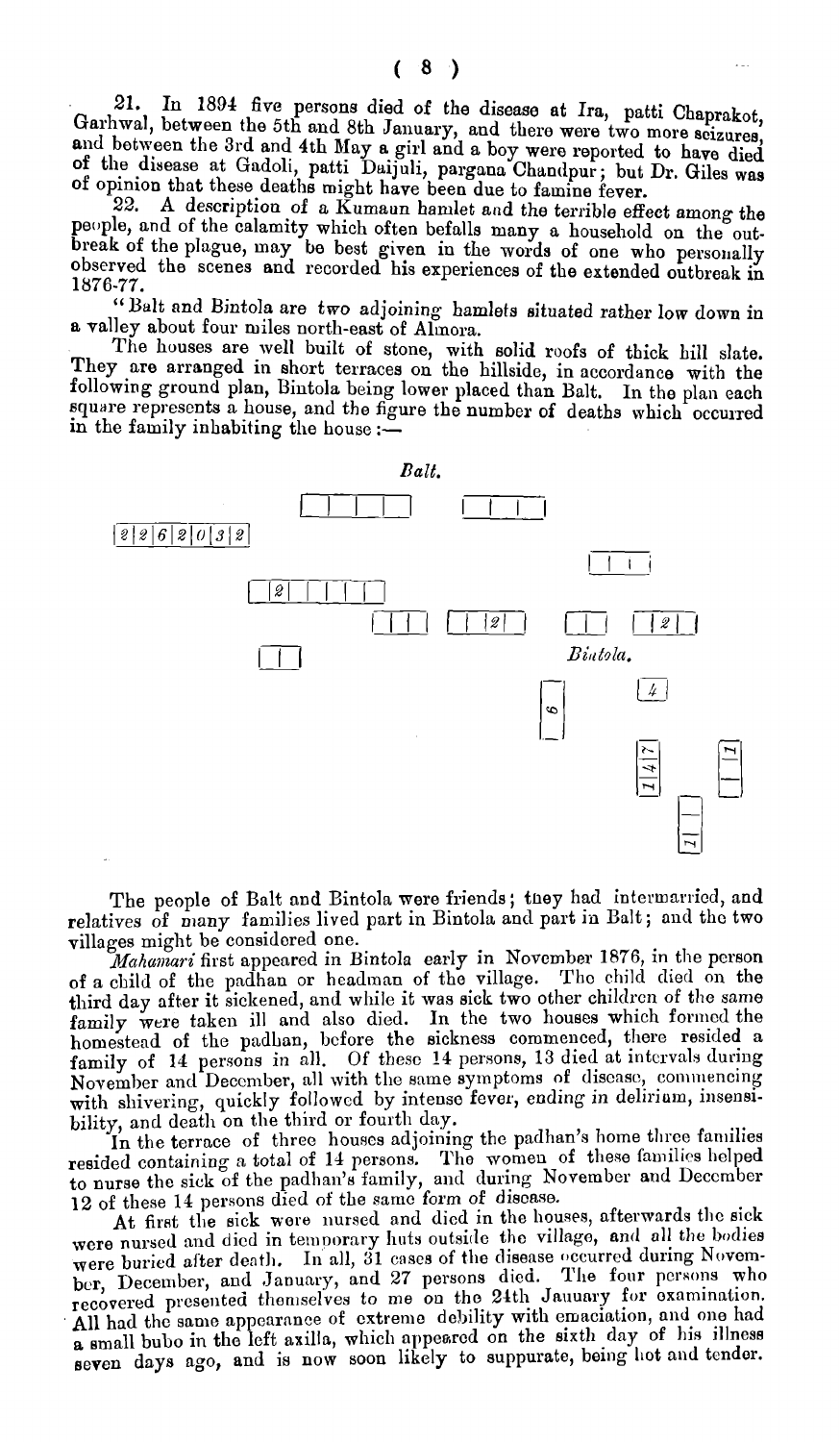Bubo was noticed both in the axilla and inguinal regions in some other of the latter cases, but in none of those who died quickly at the first outset of the disease. And it was only after the buboes were seen, that the people knew they were suffering from an outbreak of *golo,* the name given by the hill people to the disease. No appearance of bubo occurring in the first rapidly fatal cases, the people thought the disease was *sanjar*, a form of continued fever common amongst thc hill people and frequently fatal, but believed to be less contagious, and therefore less dreaded than gola.

From the time the peoplo vacated the site to live in temporary huts or in caves on the hillsides, only one death occurred, as will be hereafter described.

In Balt the first case occurred in the person of a woman named Bani, who had gone to the padhan's house at Bintola to assist in nursing the sick children there. She resided and died in one house of a terrace of seven in the upper part of Balt; next her daughter died; then four persons died in the adjoining house; then her husband died, and the disease spread through the terrace; so that deaths occurred in every house excepting one, which was untenanted. In that deaths occurred in every house excepting one, which was untenanted. all, 13 persons died in the terrace during December, and then, as at Bintola, the people of the villages vacated their houses as soon as "gola" or bubo was noticed as a symptom of the disease in those who lived beyond the fifth day. Indeed, deaths from gola being reported, the civil authorities directed the indeed, deaths from gold being reported, the civil authorities different the<br>people to vacate their houses, and they located themselves in huts of grass and<br>branches on the hillside. All remained well until a great fall of ring on the 14th of January, the people returned to their homes; and during the succeeding five days four more deaths occurred in the houses of the terrace previously affected. The people, seeing this return of sickness, fled at once to the hillside, leaving the sick, who died unattended in the houses.

The local conditions at Balt and Bintola were as follows: - Both villages were uninhabited, the former inhabitants scattered in families miserably lodged in huts or caves far off; the village cattle roaming and feeding amidst the young wheat of the cultivated terraces around and below the villages. The torn wheat of the cultivated terraces around and below the villages. remains of 13 cows, calves, or bullocks, and five goats, scatteredin different places, witnessing to the truth of the local statement that, from dread of the disease, no one dare venture on to the site to house the cattlo as night approached, and that consequently leopards and hyenas were devouring the flocks.

The houses were double storied, one room below and one above, close, unventilated tenements. The lower room was used as a cow-house, the upper room for family occupation. In the lower room, about 5 feet high, it had been customary to lodge from four to eight head of cattle or goats at night, and, indeed, in somo instnnces as many as the room had standing place for; the only opening being the small doorway of entrance tight closed and barred at night. These rooms were scen to be littered for about a foot in depth with decay-<br>ing straw and much manure, moistened by the fluid excretion of cattle, and the entrance way on each side and the stone platform facing the lower storey were piled with heaps of manure, which had been drawn out of the lower room as necessity required, and there left for eventual removal to the land in tho ploughing season. The upper room was noticed to be roughly divided by wooden<br>slabs into *u* front and back portion ; the former used as the family sleeping place, the latter as a granary. The doorway, and in some instances a round hole in tlle front, and **a** small round hole for the exit of smoke through tho roof of the houso, all commonly closed at night\*, being tho only opening. **The**  floor was made of thin wood, with pretty numerous cracks, so that the warmth generated by the cattle below could reach to the sleeping people above, afterwards locally dcscribcd as a beneficial arrangement.

Upon the stone platform facing the terrace abovementioned lay the broken remains of the four persons who had last died, their limbs and skulls torn and scattered by jackals.

As regards the site generally, and tho precincts of the village, nothing naturally insanitary could be seen. With the exception of a grove of pine trees at one place, the sharply sloping surface was clear of excessive vegetation trees at one place, the sharply sloping surface was clear of excessive vegetation everywhere. A mountain stream of bright water flowing between the village sites furnished an ample supply of good water for domestic purpose the village sites all was clear, open rocky ground, around and below the sites almost all the surface had, by the patient industry **of** many years, beeq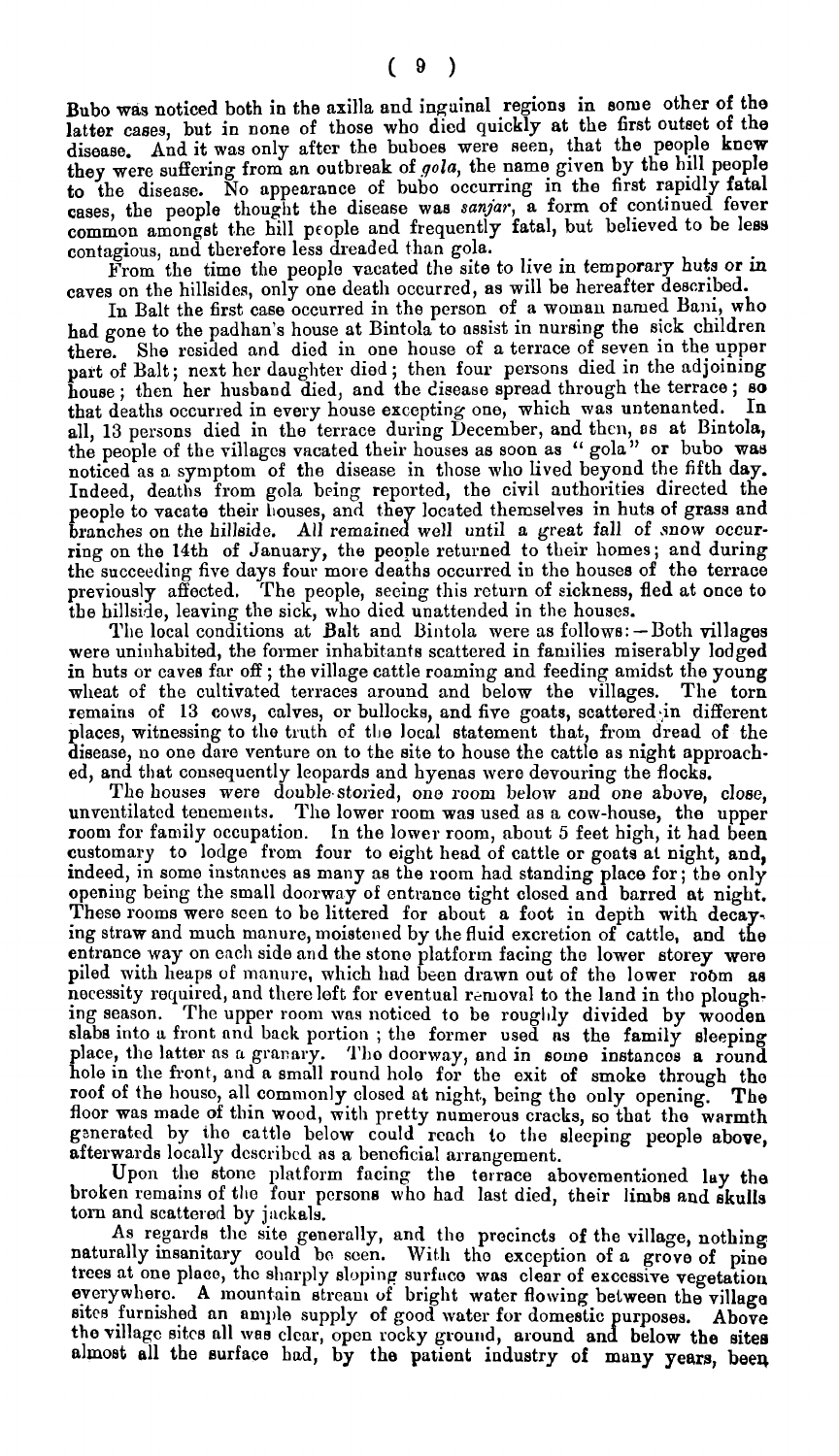fashioned into narrow terraced fields, spreading down in green ateps of young wheat and barley to the margin of the rocky stream flowing in the very bottom of the vallev.

Alam is another village of about 12 houses, high placed in the precipitous mountainside above the Gori river. To reach it from the Gori valleyside, the river, a boiling flood of snow water, has to be crossed by means of a cradle sliding on a rope, the apparatus being temporarily provided for the uae of the visitor.

The houses are placed on the mountainside in the following order :-



Alam was inspected on the 12th of May 1877. In all, eight deaths in two families occurred here from gola disease, the following being the history of the outbreak.

The disease commenced in the padhan's family with the illness of the padhan'e brother, who came home ill with fever from a shooting excursion on the 4th of March, and died on the 7th, swelling appearing in his groin before he died. In this family the wife of another brother and her child died during the period between the 7th and 23rd of March, and in both cases bubo appeared as a symptom.

The man who first died lay sick, was visited several times by a man who had recently come from Askot to settle with his family in three attached houses, highest placed of any in the village. This Askot man was taken ill on the 11th and died on the 16th of March, a ewelling appearing in his armpit before he died. He died in his house attended by his wife, who buried his body just outside the house door. Three daye after he died his wife was taken ill, and died after four days' illnees; and her body was left in the house unburied. The five remaining members of the family, four boys and one girl, fled to a neighbouring hut, where they lived together for a few days, the eldest, a boy of 14, acting as head of the family and providing food for the rest. This boy, feeling himself ill, returned into the house alone and died, his body also remaining in the house. Four children remained, tho eldest, a girl of nine named Danuli, and her three brothers aged respectively 7, 5, and **14** years. Danuli worked for and fod them all for a few days, and during this period tbe boy of 7, wishing to take honey from a hive in the house, entered it with burning straw or wood to drive the bees away. Either from carelessness or as the result of fright at seeing the dead bodies, he set the house on fire ; and all three tenements were burnt down. A few days after the house was burnt down the boy of seven was taken ill and died in the hut; and his death was followed by that of the boy of  $1\frac{1}{2}$  after an interval of some days. So that Danuli and one brother only were left.

Before reaching the village on the 12th of May, I had been informed that possibly children might be found there abandoned. 'The village was found empty and desolate, and Danuli and her brother were found near the place of temporary abode outside the village, the former, a bright-eyed little girl dressed in an old petticoat, the latter a little urchin wrapped in a piece of old blanket. These children had lost their parents on the 20th of March, and from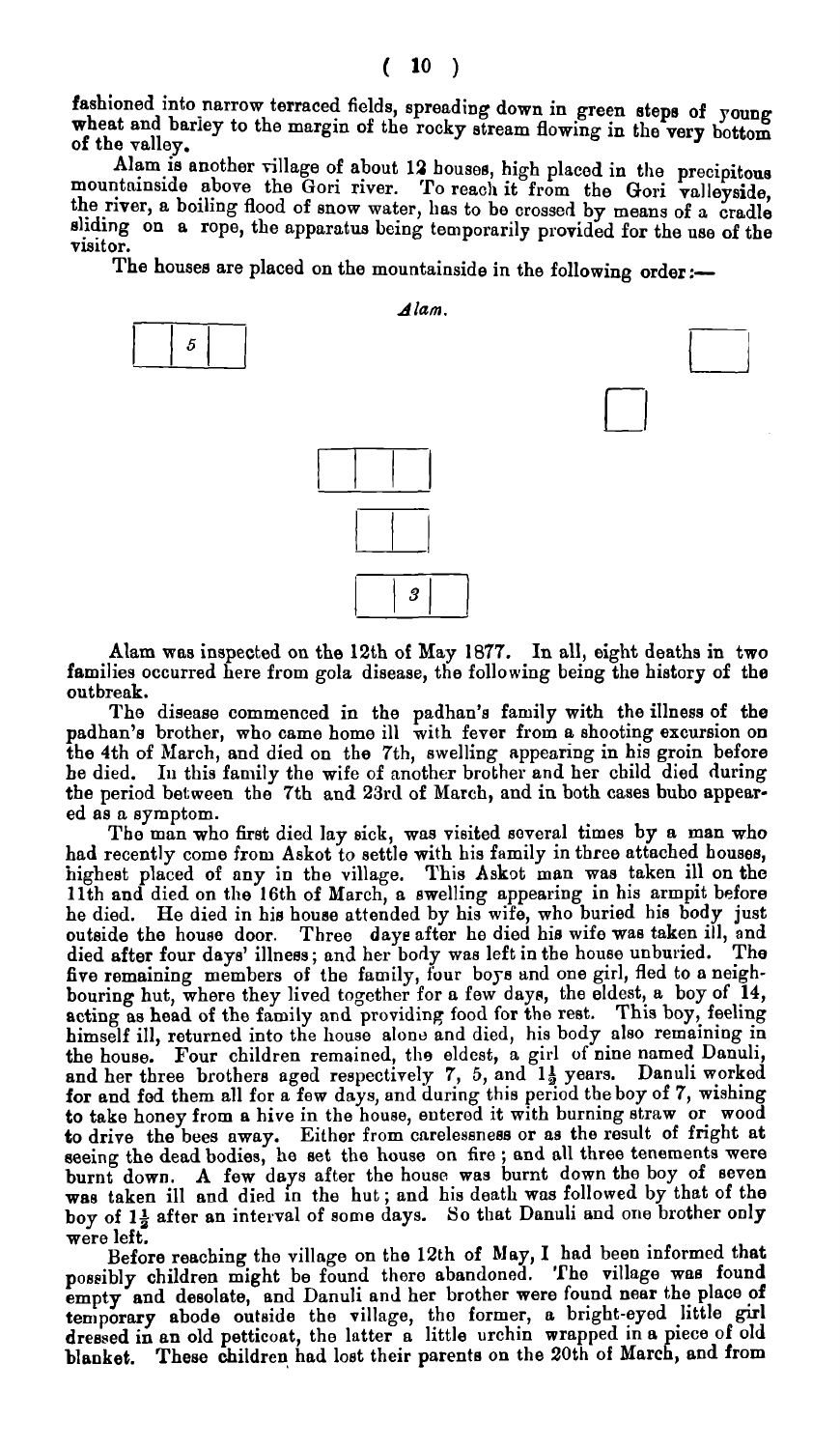that date had been thrown on their own resources, except for **a** few the elder brother lived, for no person of the village would approach them.

The girl Danuli recounted, in disjointed sentences, her experiences of the The girl Danuli recounted, in disjointed sentences, her experiences or the<br>past eight weeks, explained how her father, mother, and big brother had died;<br>fight: how the house had been burnt; how past eight weeks, explained how her father, mother, and big brother had died,<br>how all the people ran away out of sight; how the house had been burnt; how her brother of seven had died and his body been carried away by jackals in the night time; how she had buried her littla brother of *I;,* taking the **body**  in a basket and digging a trench for it with a pick; and lastly, how she had been left only with the remaining brother husking and cooking rice for both every day, leading her brother down to a stream to drink, and sleeping with her arms about him every night. Even now that so long a period had elapsed since the last person had died, no native person present would approach these children, who sat hand-in-hand, apart, as the girl told her pathetic tale of suffering and endurance.

The two children were taken down the mountainside to a stream in which they were washed, their clothing was burnt, and they were reclothed and provided with blankets. Afterwards they were passed in the cradle across the Gori, and given in charge of their grandfather, who was much moved at sight of the children and promised to care for them in his village on the mountaia opposite Alam.

Such is **the** history of many a household during the occurrence of the plague, which exists to this day in British Garhwal and Kumaun.

**23.** The ever-recurring recrudescence of the plague in this portion of the Himalayas may be ascribed to the engemination of a specific poison, and its spread by fomites and other means through neglect to destroy article, &c., likely to convey and retain infection for long periods, and to the imperfect burial of the dead in epidemic and at other times. The accidental uncovering of a grave, disturbance of soil, &c., or the unearthing of a long-neglected or hidden household article may undoubtedly let free the specific poison just as the special communicable poison of scarlatina, small-pox, &c., may be wrapped up in a dirty rag or other article for years.<br>24. The cause of the disease, howe

24. The cause of the disease, however, is still obscure. It has been<br>ascribed by Dr. Watson to the eating of diseased grain, especially to the use of "mandua" (Eleusine coracana), and the fact that rats and nice have access to grain stores and die of the disease often prior to the outbreak among the people seems to have confirmed him in his behalf, strengthened by the supposed fact that a quantity of diseased mandua sent from an infected village to be ground at a water-mill caused the death of all rats about the mill. Others have ascribed the disesse to the use of chua (Amaranthus frumentaceous), and it is where this grain is chiefly used or forms the staple food of the people that the disease first breaks out. However, Doctors Francis and Pearson have pointed out that the villagers on abandoning an infected village take their supplies of grain with them, and that the pestilence is usually stayed, although the food supply is the same as when the people occupied the infected locality.

Doctors Francis and Pearson fully investigated the point and satisfied themselves that Doctor Watson's supposition could not be supported by Watson's supposition could not be supported by properly authenticated facts.

25. Light has lately been thrown on the etiology of the disease by investigations into the occurence of the recent epidemic at Hong-Kong. The confirmation of the fact that a special organism exists in the blood and tissues of those affected by the disease seems to indicate that a special bacillus is the cause of plague. The demonstration of its abundance in the inguinal glands of the affected and of the rapidly fatal effect of the inoculation of the microof the affected and of the rapidly fatal effect of the inoculation of the micro-<br>organism (an encapsuled diplococcus, difficult to strain by the usual re-agents, but easy to cultivate on golose) on rats, mice, and guinea-pigs would seem to point to a definite conclusion. It only remains for us in the North-Western Provinces on the next appearance of the disease in the Himalayan hill tracts to confirm such conclusions by demonstrating the presence or non-presence of the newly discovered bacillus in connection with the disease as it occurs among the people of British Garhwal and Kumaun. **26.** People of British Garhwal and Kumaun.<br>26. Mahamari has been fostered by the uncleanly and filthy habits of the

people of the hill tracts, who house cattle sheep, goats, and other animals on the ground floors of their unventilated houses, and allow accumulations of